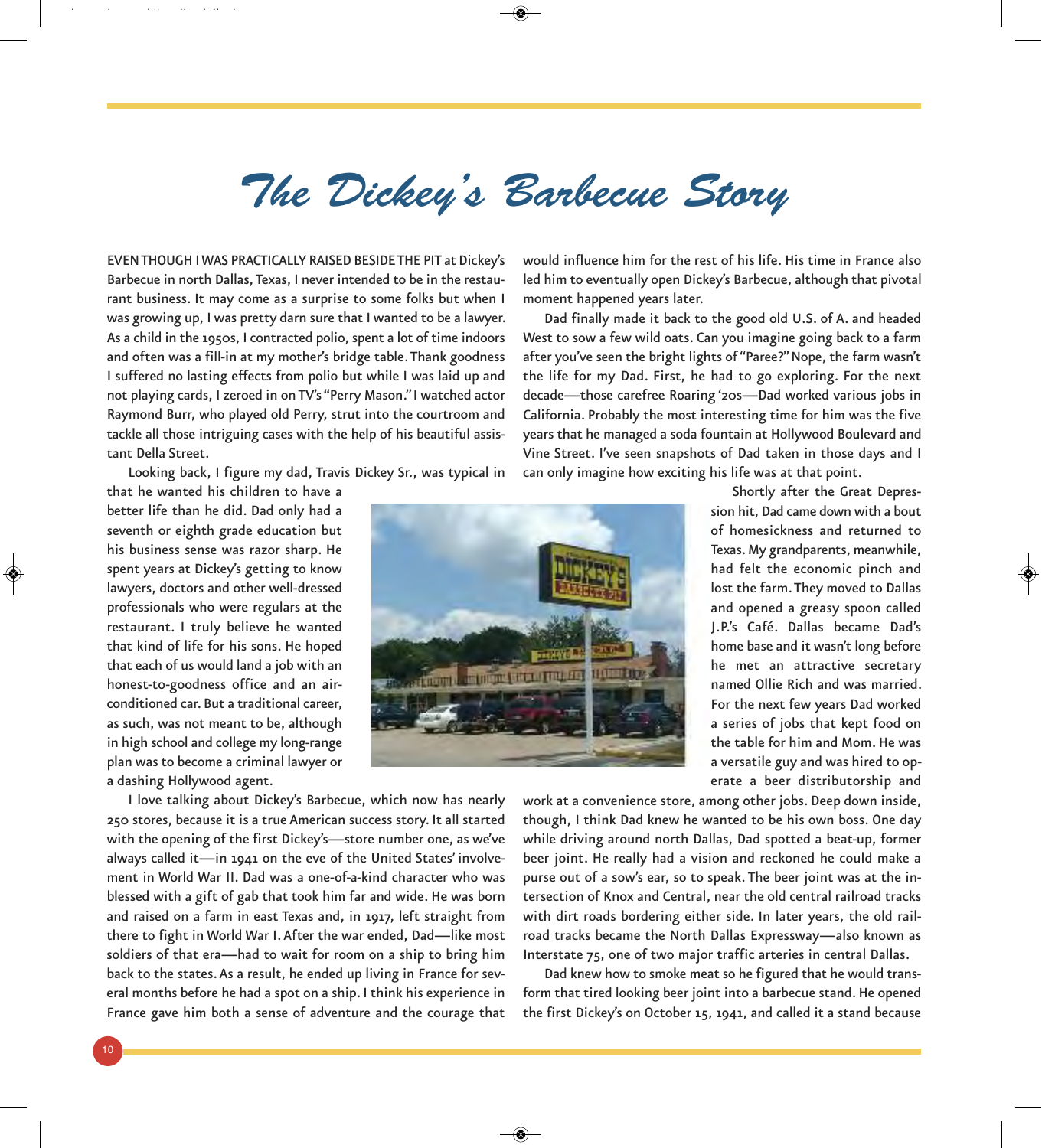

*The original Dickey's Barbecue in 1946. My dad, Travis Dickey, with my sister, Elizabeth, and my brother T. D.*

it was basically a counter with stools. Eventually, he put in a few school desks but never in his lifetime had tables and chairs in that location. For sentimental reasons, we keep a row of the original school desks in store number one.

In the beginning, Dickey's truly was a one-man operation. Dad cooked, waited on customers and cleaned up. Sandwiches were 10 cents, which was about the price of a gallon of gas. Funny how today's sandwich prices also mirror the price of a gallon of gas. Since day one we have had a reasonably priced menu because we know people are always on the lookout for good, inexpensive food.

During busy times, Mom helped Dad by carrying sandwiches to customers' cars. One December day, Mom was running sandwiches outside when a car radio blared out the news about the bombing of Pearl Harbor. She had no idea where Pearl Harbor was but she and the customer figured that it must be in Hawaii. Like a lot of folks, they also couldn't imagine why anyone would want to bomb America.

No doubt about it, World War II changed the nature of Dad's business. Suddenly everyone was working at least one and possibly two jobs, and they had money to eat out. Almost overnight, the country became prosperous. Rationing also began and the amount of meat my father could buy was limited to the rationing coupons he was issued. Turns out, he only had enough food to be open for

five days a week and often sold out of meat. During this boom in business, my parents finally could afford to hire employees. They added two people to the payroll but continued to work tirelessly. They also started a savings account. As a matter of fact, when the war ended, my parents had enough money tucked away to buy the property on which the business was located. All along they had been paying \$50 a month in rent and Dad was satisfied with that arrangement. But, like the true Capricorn and sure-footed business woman that she is, Mom prevailed. My parents paid \$5,000 for the land, which probably seemed like a fortune. Through the years, the property values have increased so much that if my parents hadn't bought that piece of land, they eventually wouldn't have been able to afford to put a Dickey's on it.

Meanwhile, Mom and Dad had three children—my sister, Elizabeth Mills, my late brother, T.D. (for Travis Dickey Jr.) and me. I came along in 1947 when Dad was 50. Thankfully there was no birth control then because if there had been, I may have been just a glimmer in my Dad's eye. Growing up, Dickey's Barbecue couldn't help but be a part of our lives. As a youngster, I made \$1 a week rolling tamales, bussing tables, making sandwiches and doing this 'n that. Yes siree, I rolled more than my share of hot tamales on Saturday mornings at the restaurant. We don't serve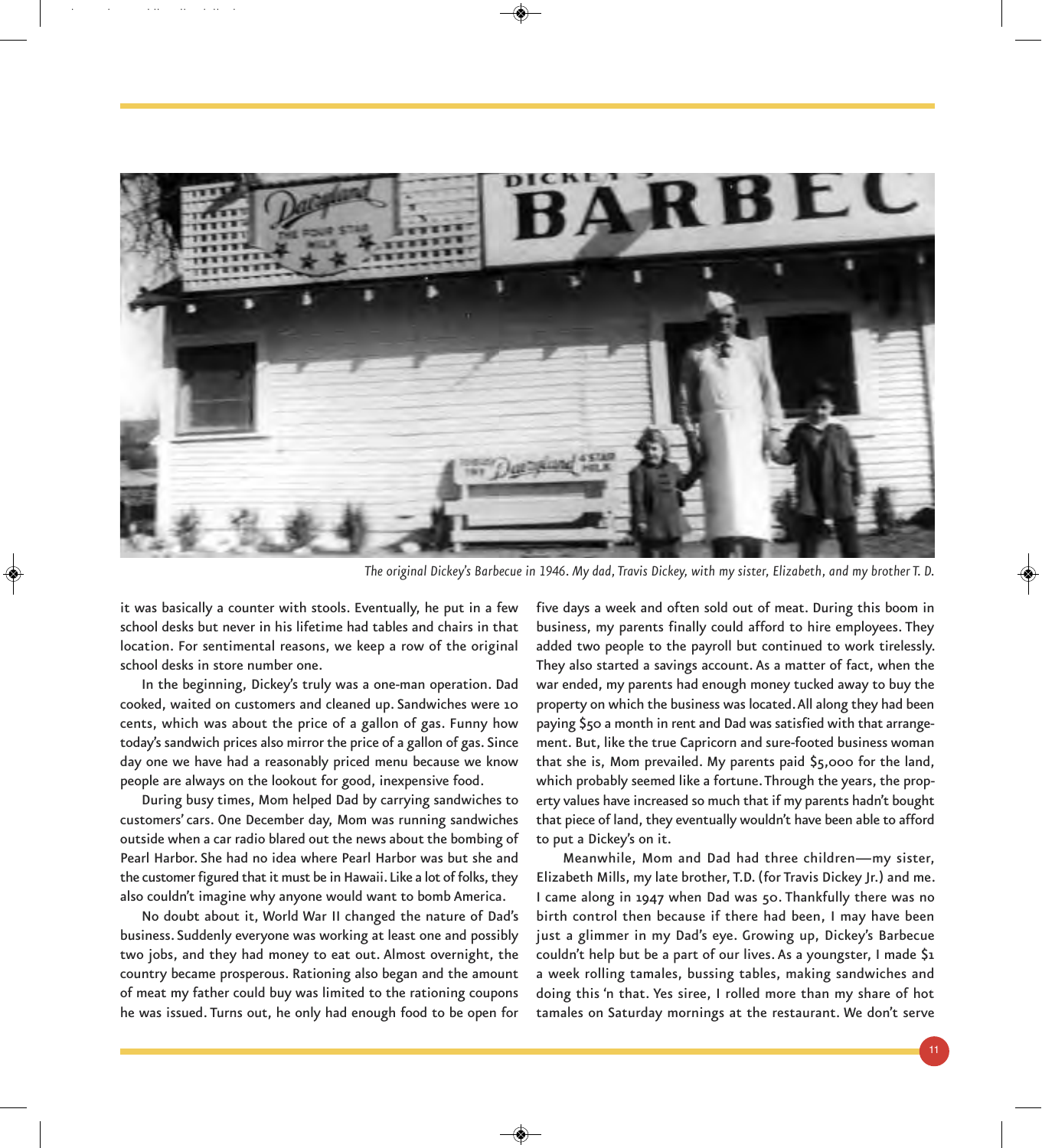

*Above: Two original customers waiting for lunch outside the restaurant, 1941. Below: My dad at the original store serving barbecue to the mayor of Dallas.*

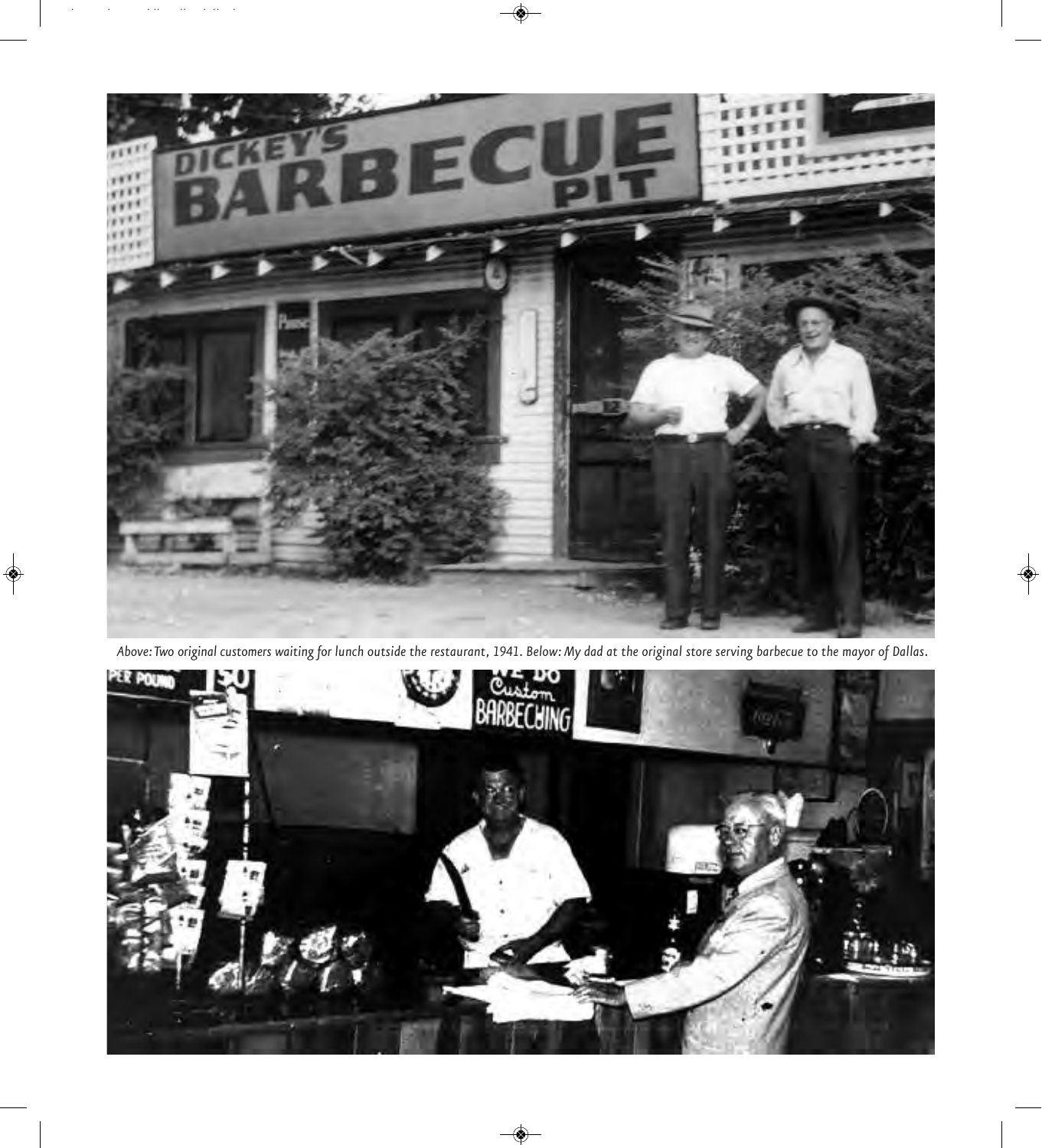tamales anymore but the original machine is on display at one of our stores. It's memorabilia like this that gives Dickey's that good old down-home feeling.

When I was a teenager, Dickey's employed a couple of colorful characters named Red and Lee who both carried firearms to work. I guess they thought they'd be ready to shoot it out with anybody who tried to rob the place. After the lunch rush, Red and I would grab a sandwich and a glass of milk or a bottle of Dr. Pepper, and sit in the back of the store where Red would entertain me with stories of the Dallas he knew as a boy.

Of course, I couldn't help but put in my two cents worth. Any-

one who has ever met me might describe me as an energetic guy who could probably talk the stripes off a zebra. So, when I was younger, it came as no surprise that I would become a member of the debate team both in high school in Dallas and in college at Southern Methodist University. And when it comes to getting in front of a camera, I'm certainly not shy. I enjoy the heck out of making corny commercials and YouTube videos for Dickey's. I won't ever forget how much fun I had as a guest on "Regis and Kelly" in New York. But going to Hollywood or being in show business just wasn't in the cards for me.

In 1966 I was a student at SMU living at home in Dallas. That was the agreement I had with my parents—they would pay my tuition if I lived with them and worked at Dickey's. Deep down inside, I still wanted to be a lawyer.

I woke up from that dream one day in 1967 when I experienced a real-life nightmare and got the call that every child dreads. Dad was only 69, but had dropped dead of a heart attack while sitting at one of the school desks in store number one. Mind you, Dad never drank alcohol but I don't ever remember him not having a cigarette in his hand. Cigarettes probably killed him because he averaged between 80 and 100 a day. He picked up smoking during World War I when an Army doctor told him it was good for his throat. He tried to quit several times but never kicked the habit. Dad never made a lot of money, but he worked hard for what we had. He simply made a living. It might not be what some consider to be a nice living but we had a home and plenty to eat.

When Dad died, my brother and I stopped what we were doing

and took over the business because we wanted to help Mom. Everything soon worked out for the best, which is how I think things always do. I'm often asked how Dickey's began and I explain it this way: Dad opened the barbecue stand, and my brother and I turned Dickey's into a restaurant and started the business.

I was only the second person in my family to attend college. My brother, T.D., graduated from SMU nearly 10 years before I started. As a freshman I joined the debate team because I had the itch to travel and the team competed in tournaments at other colleges throughout the South. When I was growing up my family had neither the money nor time to take vacations, so the debate team

> seemed like my ticket to see other cities. As it happened, the team also was responsible for a blossoming romance between me and a pretty girl named Maurine Petty. She was a junior and I was a freshman so ordinarily she wouldn't have given me the time of day. But I was a debater so I eventually persuaded her to go out with me. After a lot more debating, we were married in August 1967. I was 20 and she was a 22-year-old recent graduate of SMU.

> I was still taking classes when Maurine became the breadwinner for our family. She was hired as a social worker for the Texas Welfare Department. For the first few years of our marriage, we lived exclusively off Maurine's \$400 monthly salary. It wasn't until September 1968 when I opened the second Dickey's location with my brother that Maurine and I made more than her pittance of a salary. She literally sup-

ported us in the beginning, which made it possible for me to put everything I had into making a second Dickey's Barbecue work. If Maurine hadn't been ready, willing and able to support us, we never would have expanded the business. (By the way, Big Momma is the affectionate name I use to refer to my wife of more than 40 years of wedded bliss.)

When I was a senior in college, T.D. and I pooled our money, bought second-hand equipment and built booths for our second store, which we opened for a few thousand dollars. I convinced every business connection I had at the original Dickey's to give us just enough credit to get that second location up and running. It was a huge gamble that paid off. With all that going on, I even graduated from SMU in four years.

We chose Garland, Texas, for a second location because I had done

*When I was a senior in college, T.D. and I pooled our money, bought second-hand equipment and built booths for our second store, which we opened for a few thousand dollars.*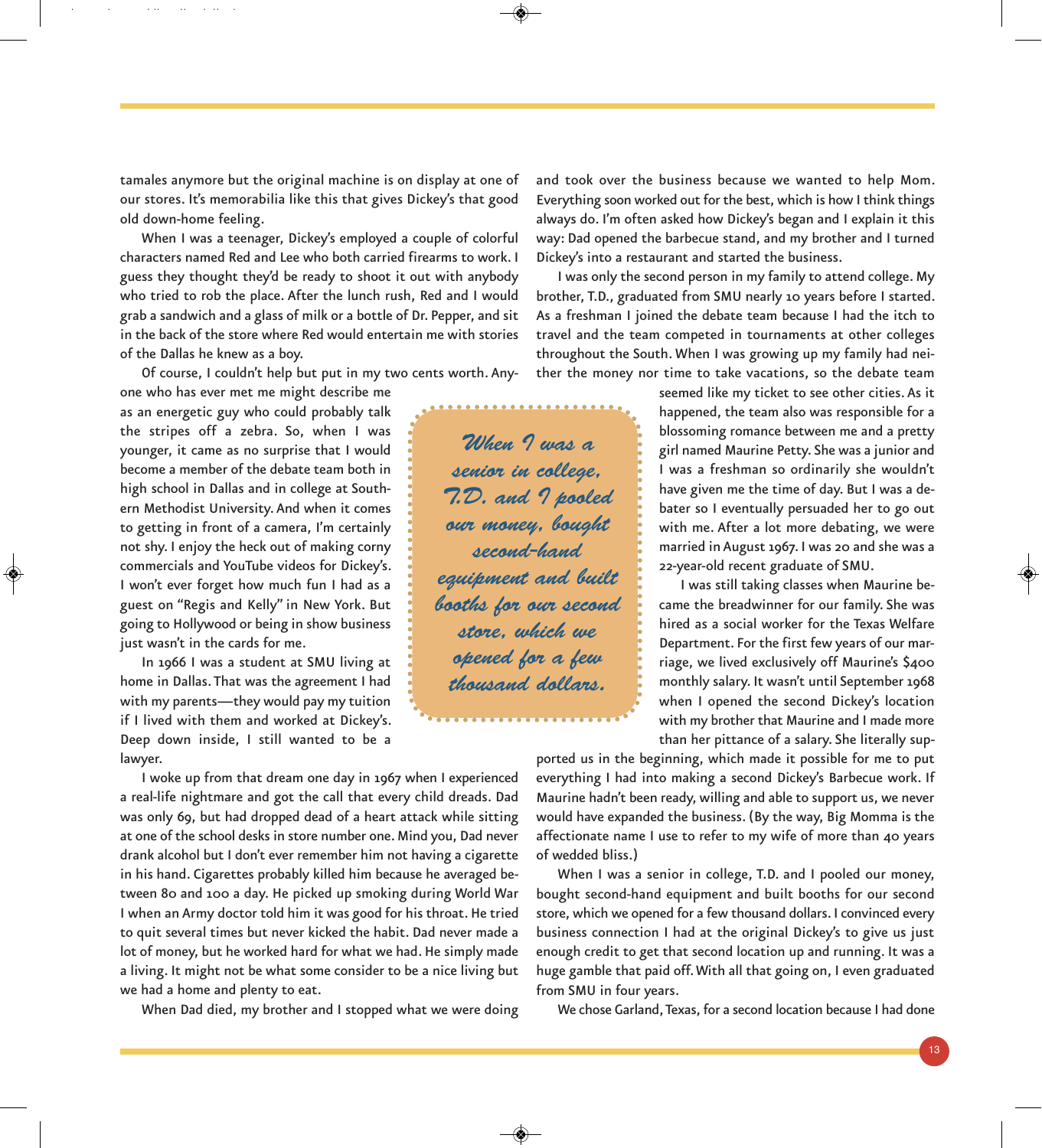



*Top: Roland Dickey doing a radio program for 99.5 Wolf. Above: Roland giving a cooking demonstration with host Rebecca Miller of NBC 5 television.*

a little research and knew that it was a town that had a good lunch business. By day, I ran the original Dickey's and at night, I would jump in the car and drive to the second location to get it ready to open. When that day came, we had just enough credit for a supply of a week's worth of food. When the doors opened, it was one of those life-changing moments. We knew that if the gamble paid off we'd be

OK. If not, we were probably out of the barbecue business for good.

On opening day I chopped barbecue, my brother was in the kitchen and Maurine may have been running the cash register. After helping me get started with our second location, Maurine concentrated on her social work career. She went on to run the child welfare program for the state of Texas under Governor Bush. She also is a former chair of the Parkland Health and Hospital System's Board of Visitors, in addition to a long list of other impressive appointments. In 2004 she decided to run for county commissioner of district one in Dallas. She won and is serving her second term as a Dallas County Commissioner. Now, in addition to calling her Big Momma, I refer to her as "the commissioner."

Turns out, in our family, cooking has always been a male effort. Big Momma has made an art of not cooking. In fact, I've never even told her where the stove is. Dad cooked, my brother and I cook, and my oldest son Roland Jr. now runs the company, and likes to grill and make simple foods like I do. My youngest son Cullen, who works for a commercial real estate outfit and handles real estate for Dickey's, is a gourmet cook. He once told me that he was so inspired by my cooking that he became the primary cook in his own family. In Cullen's words: "My father's passion for different ethnic cuisines and tremendous culinary creativity encouraged us to love cooking."

How about that?!

Starting when Roland and Cullen were about seven or eight years old, I would take them to work with me on weekends. I was anxious for both boys to understand the value of a dollar and to develop a good work ethic. After all, as a kid I had worked in the restaurant with my Dad and rolling tamales for a quarter was how I learned the business. On Saturday afternoons, the boys stood on milk cartons in the kitchen to peel potatoes or scrape carrots.

Roland Jr. has always loved the restaurant business and kept his summer job at Dickey's all the way through high school. After he graduated from SMU, Roland knew he wanted to stay in the business but I had a brainstorm. I wanted him to make his own way. I told him he had to go to work for another restaurant and become successful on his own before we'd talk about other options. Roland embraced that idea and, upon graduation, went to work for El Chico, a Dallas-based Tex-Mex chain of about 75 restaurants. He worked his way up from kitchen manager and became El Chico's youngest general manager to date.

When El Chico's offered Roland yet another promotion, it was the right time for me to counter. Knowing that everyone would assume I had "given" him a job, I also made him work his way up at Dickey's. He started out as a general manager of a Dickey's that was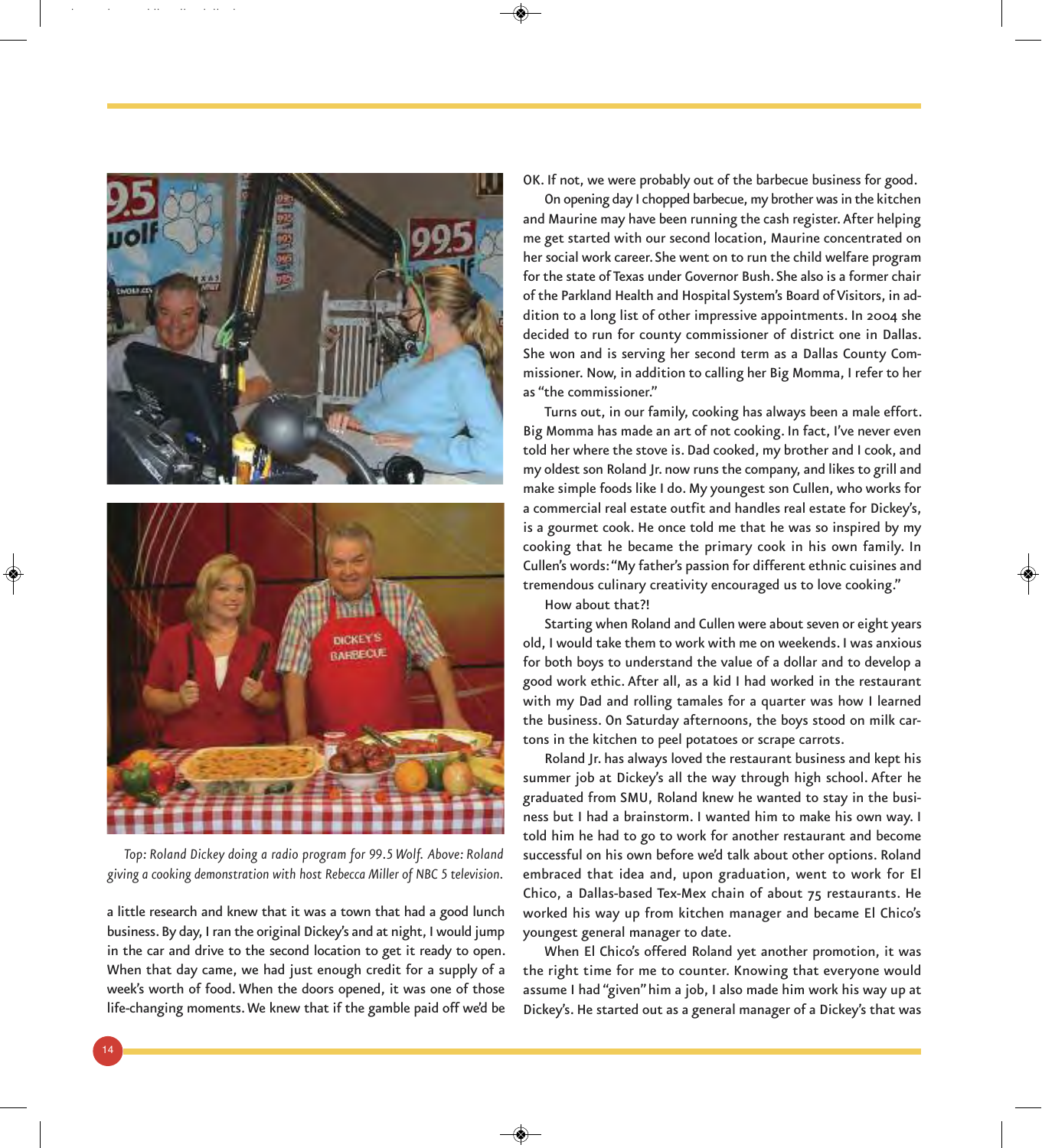opening in New Mexico. He understood that he had to make that restaurant successful before he could move up in the company. He did and worked in Dickey's operations before first becoming vice president, and finally president and chief executive officer.

Since he was named president, Roland has more than doubled the size of the company—twice. I am extremely proud of his hard work and dedication to making the family business a success. I also am thrilled that he has taken the barbecue business farther than I could have imagined, while also maintaining the integrity of our food.

Roland also has continued another family tradition. He met his wife Laura in Dallas and they married in 2006. Naturally, he's the cook in their household.

Cullen, meanwhile, decided the restaurant business wasn't for him. After he graduated from SMU, he chose commercial real estate as his future endeavor. His first and only real estate boss, so far, is David Little, who has been a fantastic mentor for Cullen. During the 1980s, David was our across-the-street neighbor, so it was great to see Cullen go to work for him. I'm proud as punch that Cullen has become a successful real estate broker while maintaining a passion for cooking and food. He met his wife, Allison, at SMU and they were married in 2005. It's funny. Like most Dickey men, Cullen is chief cook and bottle wash at home.

With Dickey's expanding every day, I was fortunate enough to be able to give my sons a

lot more than I had while growing up in the 1950s and '60s. Back then, most people wanted to eventually own a Cadillac. When I was

young, my parents never drove anything except second-hand Chevrolets. One of my dreams was to own a Cadillac. In 1971 my brother and I found ourselves making that dream come true. Being good ole Southern boys, we first bought our mother a brand spanking new Cadillac on credit for a threeyear payout. In 1974, we traded it in for another new Cadillac for her and two Cadillacs for each of us. I have never felt more successful as I did when I could afford a new Cadillac. Of course in this day and age, talk like that sounds unsophisticated, but when I was a working-class kid coming up, the definition of success was simple: a new car for Mom and a new car for you. If you really made it, that car was a Cadillac, the car of every Texan's dreams.

Hanging in every one of our Dickey's restaurants is an old photo of my brother, my mom and me standing in front of store number one with those two Cadillacs parked in front of us. The picture was taken the day we bought the cars. We display that photo in all the restaurants because, to us, it truly symbolizes success.

After that, I added a few other philosophies to my list of what I

measure as success. After buying a Cadillac, I wanted to get to the point in my life where I would be able to afford NOT to eat leftovers. While growing up, we always had to eat leftovers and we had to eat them until they were gone, even if that meant eating the same thing for two or three days. Now, I'm proud to say that Maurine and I can afford to do away with leftovers. They don't go to waste, though. We give them as treats to one of our three dogs. I know the leftover thing is not a big deal to some people, but to me, not eating leftovers is a real measure of success.

Another way I deem myself as successful is looking at a restaurant menu and not worrying about the right-hand column—where the prices are listed. My parents hardly ever took us

*"My father's passion for different ethnic cuisines and tremendous culinary creativity encouraged us to love cooking." -- Cullen Dickey*

> to restaurants and, during the first years of our marriage, Big Momma and I would only go out to eat if we had clipped a coupon or if we

> > knew the restaurant had a reasonable special. When Maurine and I finally could go out to eat and not look at the prices, we knew we had truly arrived.

Our family has come a long way and, of course, so has Dickey's Barbecue. Materialistically speaking, not having a lot when I was young, I realized a long time ago just how important it was to make Dickey's Barbecue a good value. My brother and I certainly wanted the



*Roland Dickey with sons Cullen and Roland Jr., at the Brown Derby restaurant in Las Vegas in 2001.*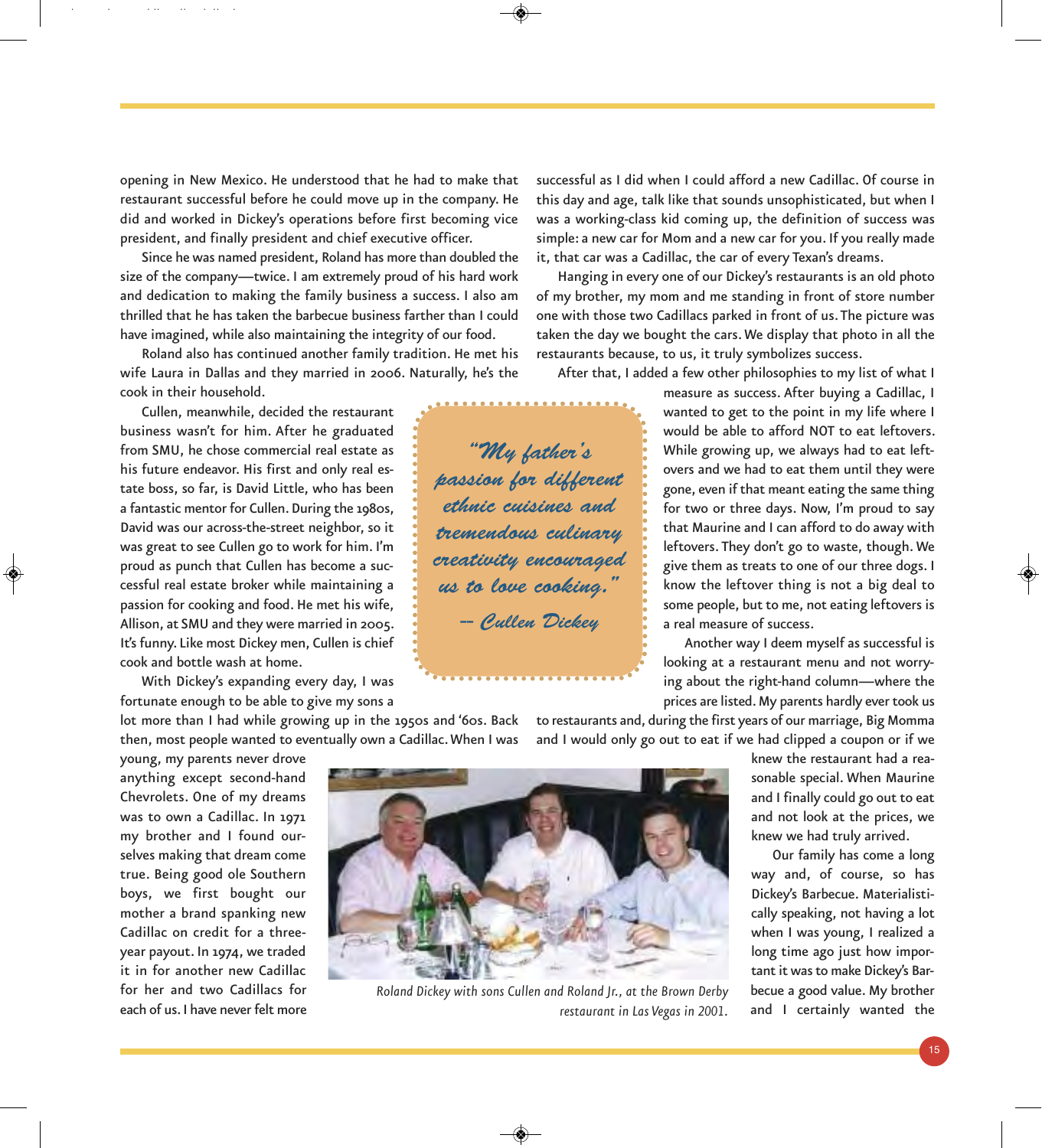restaurant to be a big hit, but we also wanted it to be a fair deal. We always were looking for ways to add value for the customer, which brings me to another funny story. One time my brother and I were at a fancy steakhouse in Austin, Texas. The servers brought a big block of complimentary cheese to each table for customers to enjoy during the meal. Everybody loved it and that reaction made a huge impression on us. We copied the idea and put out a block of cheese at each Dickey's so each guest could slice their own cheese. The cheese was popular for a few years but local health departments began having second thoughts. Number



*Roland Dickey and wife, Maurine (Big Momma).*

one, the cheese sat around uncovered, and secondly, people were slicing the cheese with a sharp knife. We had to lose the cheese but ended up offering free pickles and ice cream, not necessarily together unless a pregnant woman had a craving.

Dickey's stores have changed slightly through the years. Store number one is still owned by our family and continues to be open for business. In fact, it is the oldest, continually operating restaurant in Dallas. It has never moved, changed its name or closed its doors. Yep, the menu certainly has evolved through the years. We started with beef brisket and smoked ham on white bread. Pickles and potato chips came on the side and a carton of milk washed it all down. Since then, we've expanded the menu to include eight smoked meats and 12 sides. We still smoke all our meats in a genuine hickory wood pit on-site at each and every Dickey's location. Smoking meats on-site is important because people have tons of different ideas about barbecue. For example, is it better to smoke it over hickory wood, apple wood or cherry wood? Or do you dry rub meat with spices before smoking? The list could go on and on. But, the flavor of meat that has been smoked over wood in a pit or on a grill never can be replaced. Even our highest volume Dickey's never has strayed from our signature way of smoking meats overnight.

Our highest volume store ever was built on what once was considered to be the edge of Dallas. Today that neighborhood is known as the galleria area of North Dallas. That store, which we owned and operated for nine years, opened in 1975. We lost it in 1984 and I say

'lost' because that area grew so fast, the city of Dallas eventually decided the road near the store had to be widened. In order to do so, the city took in the nearly two acres that we owned—store included—to expand the Dallas North Tollway. Our building was leveled to make way for more people. The city paid us for the land, but there was no way to truly replace that store. That particular Dickey's was one of the city's most popular lunch spots. An odd thing about that store was the bank of pay phones I had put in when we built the restaurant. Naturally, this was long before everyone had even heard of a cell phone so men

needed a pay phone if they had to call a business associate during lunch. The bank of pay phones coupled with the restaurant's location, at the far edge of the city's northward expansion, made this particular Dickey's THE place for lunch in Dallas.

The longer I was in the restaurant business the more I learned about cooking. With the barbecue stand, Dad cooked as much as Mom did when I was growing up. By the time I was nine, I was a whiz at washing raw vegetables, peeling potatoes, scraping carrots and, of course, rolling tamales. I also was quite an expert at seasoning food and smoking meats, but that wasn't until I was ten. By the time my brother and I were running Dickey's I had been looking for better food, more options and new recipes. I think Yuppies would describe me as a "foodie," but I just consider what I do as learning the business. I'm always reading—at least two books a week—and I'm forever developing recipes. I spend a ton of time on the road visiting our stores, attending grand openings and hamming it up on radio broadcasts or TV commercials. I also enjoy visiting other restaurants wherever I go because I love good food.

A few years ago the Dallas Morning News printed an article with the headline, "Wife's Political Career Ends Husband's Cooking Show." Maurine had just announced her intentions of running for the county commission and I was doing a morning cooking segment for a local television show called "Good Morning Texas." Maurine's political contest was heated and the network big shots were concerned that the network's election coverage wouldn't seem fair if they were evaluating her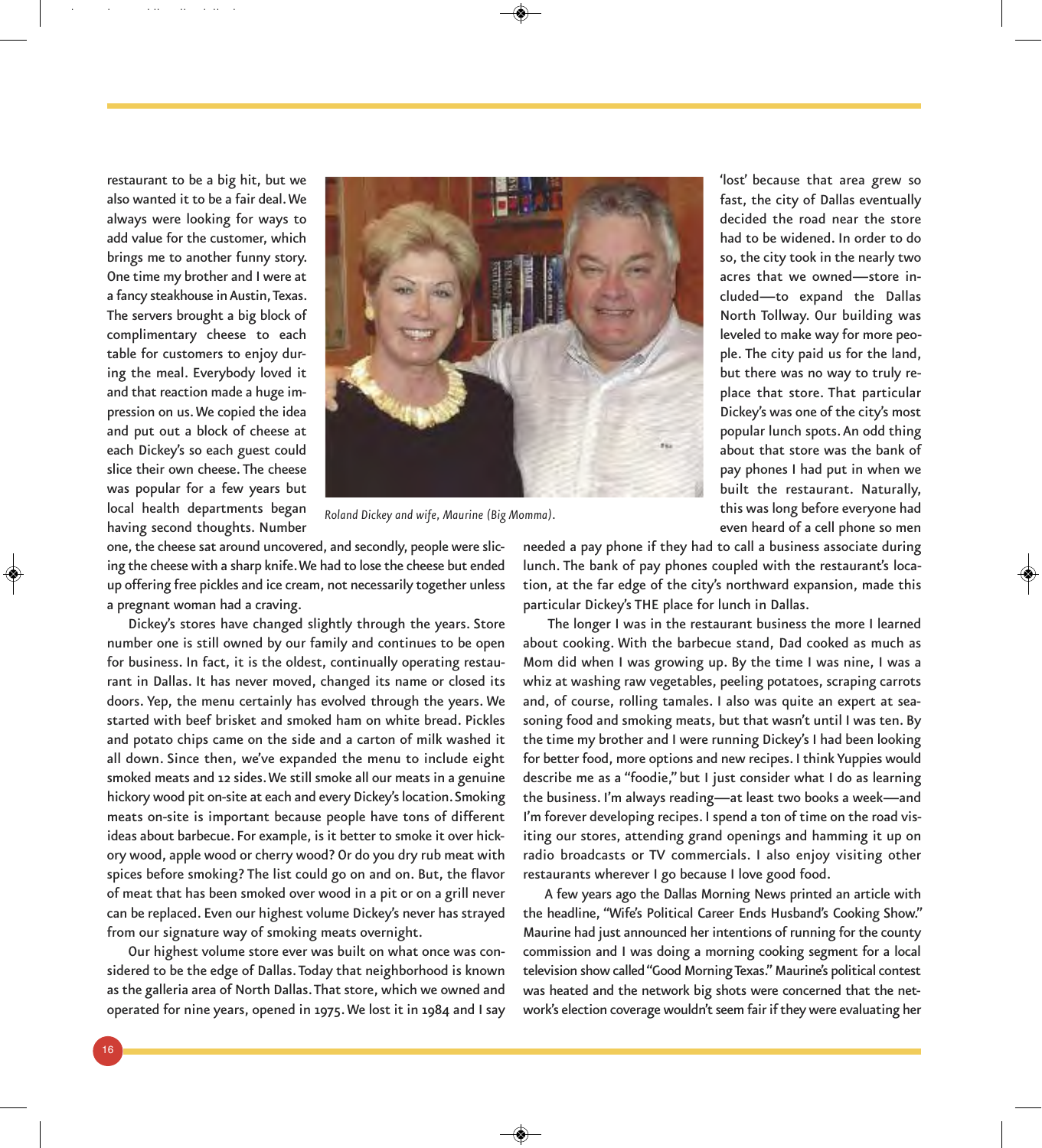

*Travis Dickey II, Director; eldest son, Roland Dickey Jr., President/CEO; Roland Dickey; the late T.D. Dickey; youngest son Cullen Dickey, Director of Real Estate.*

on the evening news while I was on in the morning. After the newspaper article came out, a local radio station, "The Wolf" called me. The Wolf had the most popular morning radio show in Dallas and he asked me to do a weekly cooking segment. The show found it hilarious that my wife's political ambitions had abruptly ended my TV show. I had a howling good time for a couple of years cooking on the show at the Wolf.

"Starring" in so many cooking segments that targeted folks at home really has pushed me to develop recipes that work in a normal kitchen. Those TV and radio segments also have been instrumental in my seeing to fruition the cookbook idea that I have dreamed of for ages. I've discovered that cooking in a commercial kitchen with large quantities of food and specialized equipment is far different than what will work in a home kitchen. How many backyards are equipped with a commercial grade gas barbecue pit that smokes 600 pounds of meat all at once? Not many, for sure. I know for certain that the recipes in this book will work because they are based on my personal collection. You'll certainly see a few items in this book that are similar to the ones we serve at Dickey's but the recipes aren't exactly the same.

We serve fast-casual food at Dickey's. It's good food that's not too expensive and fast, and in the pages of this book you will find tips on how to do just that. These days, most every family is on a tight schedule with both parents usually working outside the home. Sandwiched in between Mama and Daddy's beat-the-clock day are kids'



*Back row: Roland Jr., Cullen's wife Allison, Cullen, and Roland Dickey. In front: Roland Jr.'s wife Laura and Maurine Dickey (Big Momma).*

activities like sporting events and practices, music and dance lessons, and everything else. Working parents who usually handle meal preparation for the family simply don't have an hour or two at the end of a weekday to spend precious time in the kitchen.

I'm a big believer in cooking being fun, not time-driven. So have both a good time reading this book and cooking for your family and friends. Life is too short not to make the most of it.  $\star$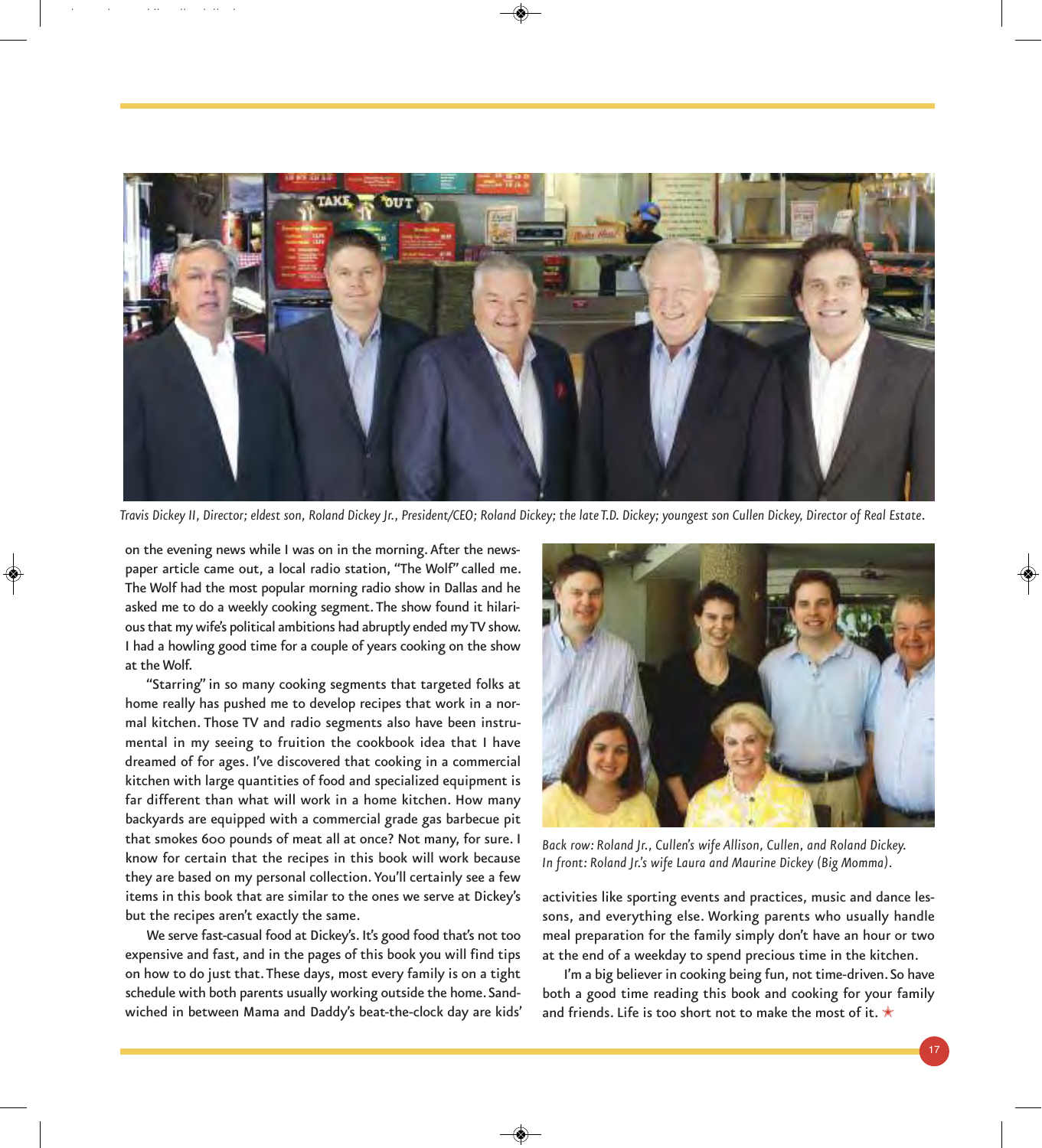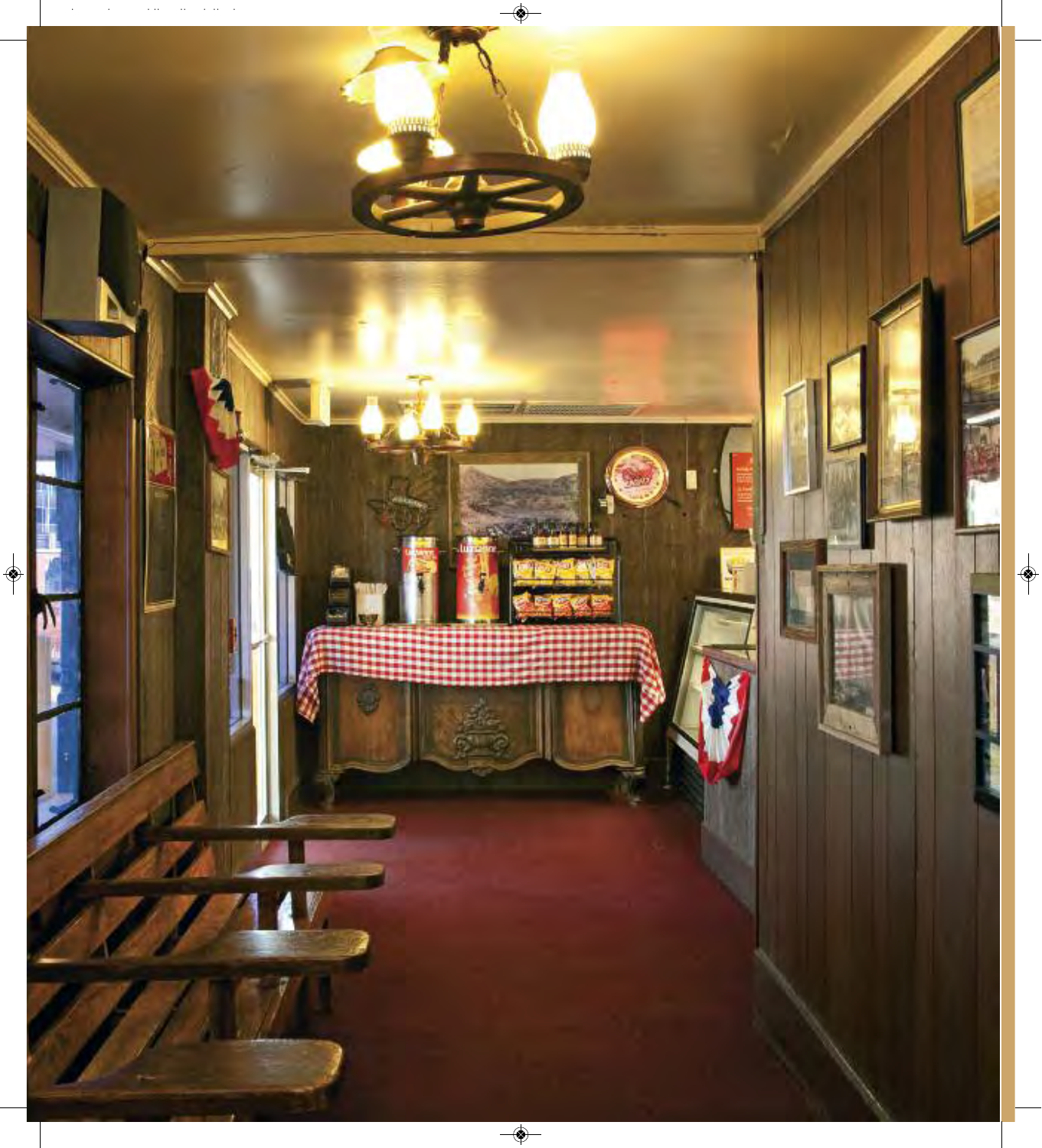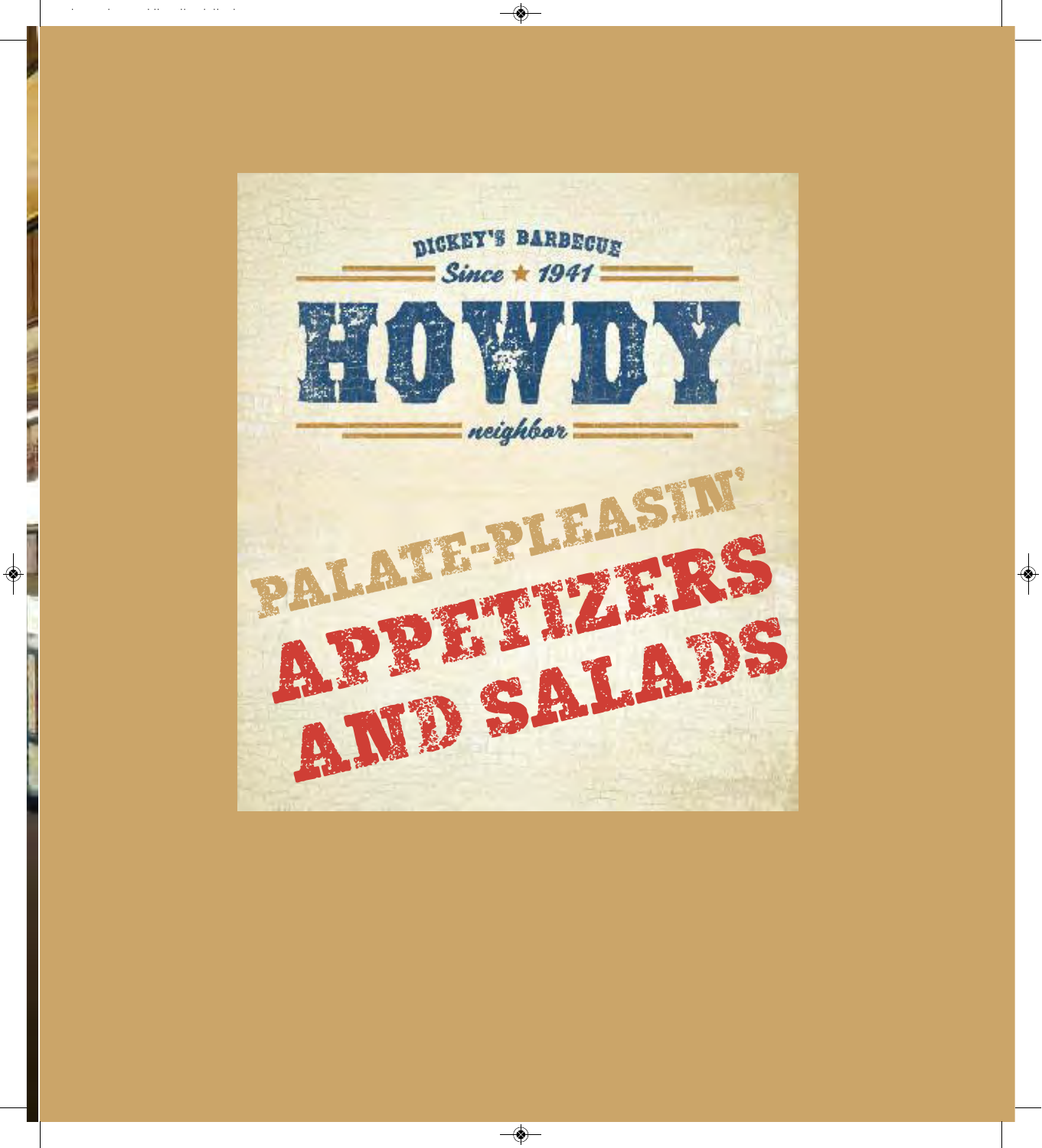# Pickled Shrimp

*This dish is so good that my family won't stop eating it. My wife, Big Momma, likes to eat this recipe with crackers as her main course. She doesn't want to waste any time with any other course besides this one. I always buy my shrimp raw, peel and de-vein them myself, and boil them with a little crab seasoning, water, and beer. No matter how you get the shrimp, remember, use Gulf shrimp if at all possible not imports.* 

Serves 4, or double the recipe to serve 8 to 10

**1 pound raw Gulf shrimp, cooked, peeled, and de-veined ½ cup chopped green onions, tops and bottoms 3 cloves garlic, chopped and mashed ½ cup chopped celery** 

#### **Marinade**

**1 lemon ½ cup olive oil 1 tablespoon chili sauce, or ketchup 1 tablespoon Louisiana hot sauce 1 tablespoon white vinegar 1 teaspoon paprika Salt, to taste Pepper, to taste 1 teaspoon Cajun seasoning (optional)**

Stir together the shrimp, onions, garlic, and celery in a bowl.

In a separate bowl, combine all the marinade ingredients and whisk together. Pour the marinade over the shrimp, place in a tightly covered plastic storage container, and refrigerate overnight.

Prior to serving, drain the shrimp in a small colander to get rid of the excess vinegar and oil. Discard the excess marinade. Set the shrimp out with toothpicks to skewer.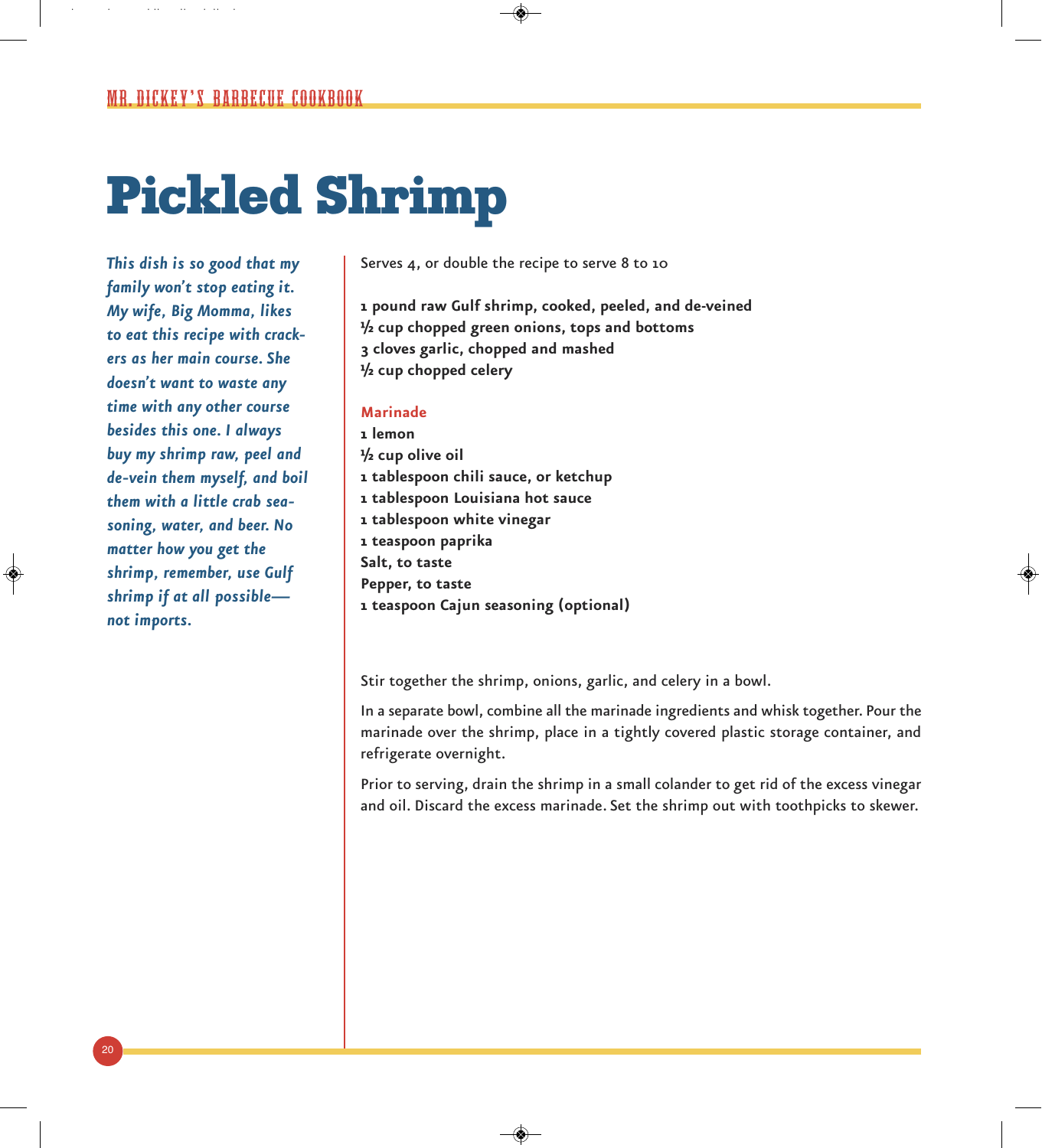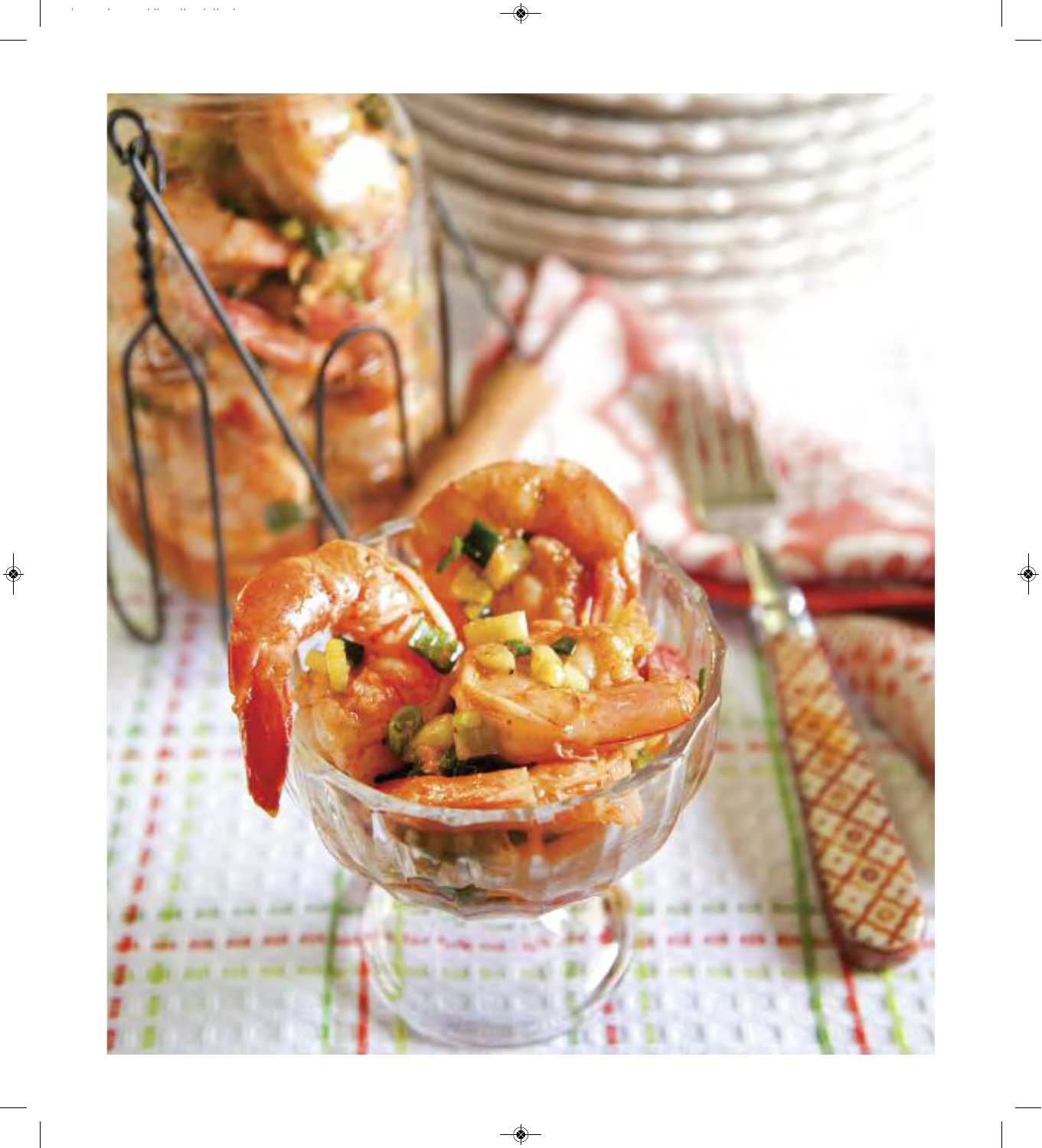# Original Potato Salad

Serves 4 to 6

**5 pounds russet potatoes ½ cup mayonnaise ¼ cup sugar 2 tablespoons white vinegar ½ cup sweet relish ¼ cup diced red peppers 1 cup Kraft cole slaw dressing ¼ cup diced celery Kosher salt, to taste Finely ground black pepper, to taste**

Preheat the oven to 225 degrees F.

Wash the potatoes under cool running water, pat dry, place them on a sheet tray, and bake for 70 to 90 minutes. Remove the potatoes from the oven, place them in a dish towel, and remove and discard the skins while the potatoes are warm. Chop the potatoes into 1-inch pieces and place them into a bowl.

In a separate bowl, combine the mayonnaise, sugar, vinegar, relish, peppers, dressing, and celery and whisk until well incorporated. Add this mixture to the bowl of potatoes and stir well using a spatula, until the salad is mixed but still has small chunks of potatoes. Season to taste with salt and pepper. Refrigerate, covered, for 4 to 6 hours before serving.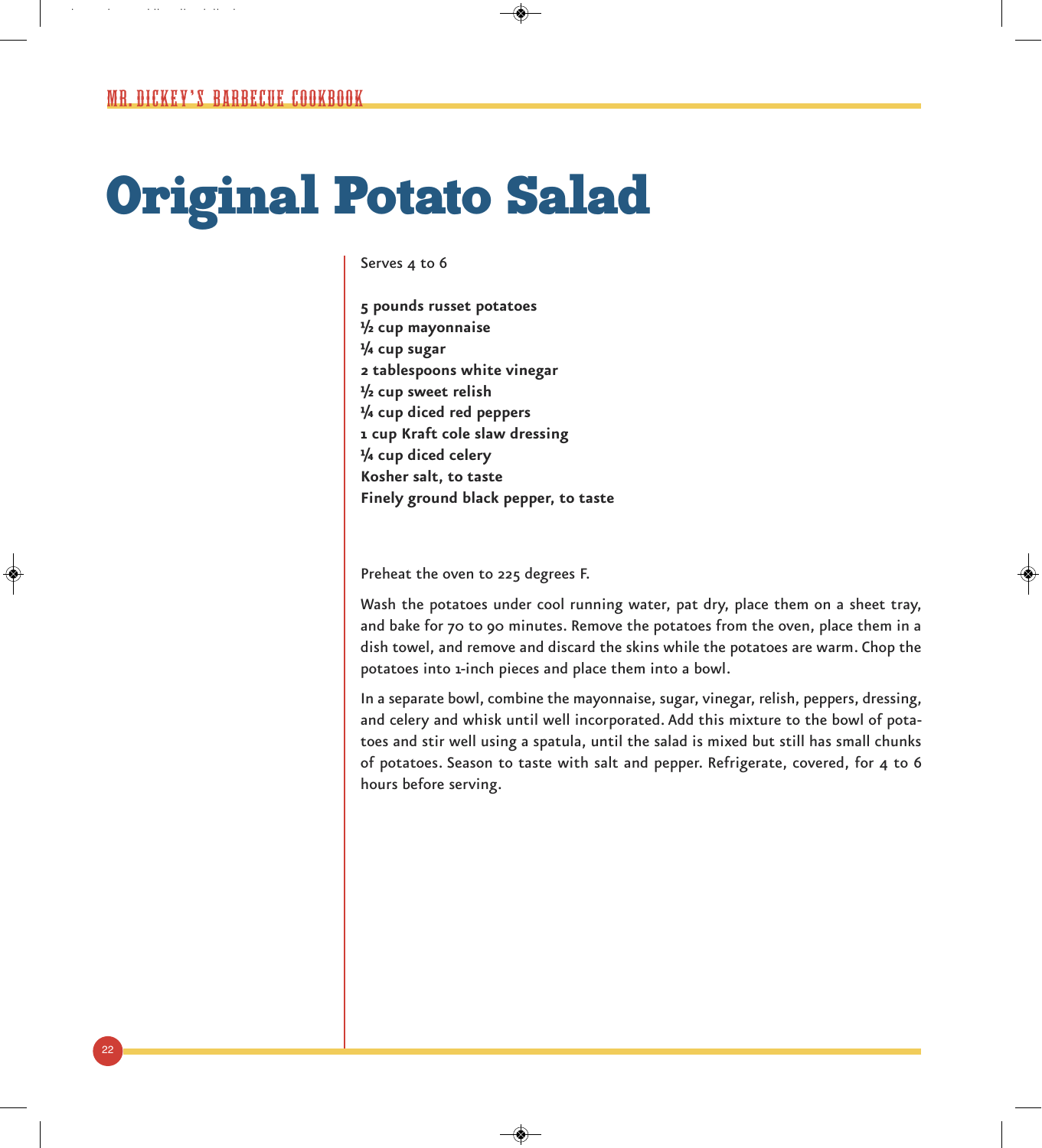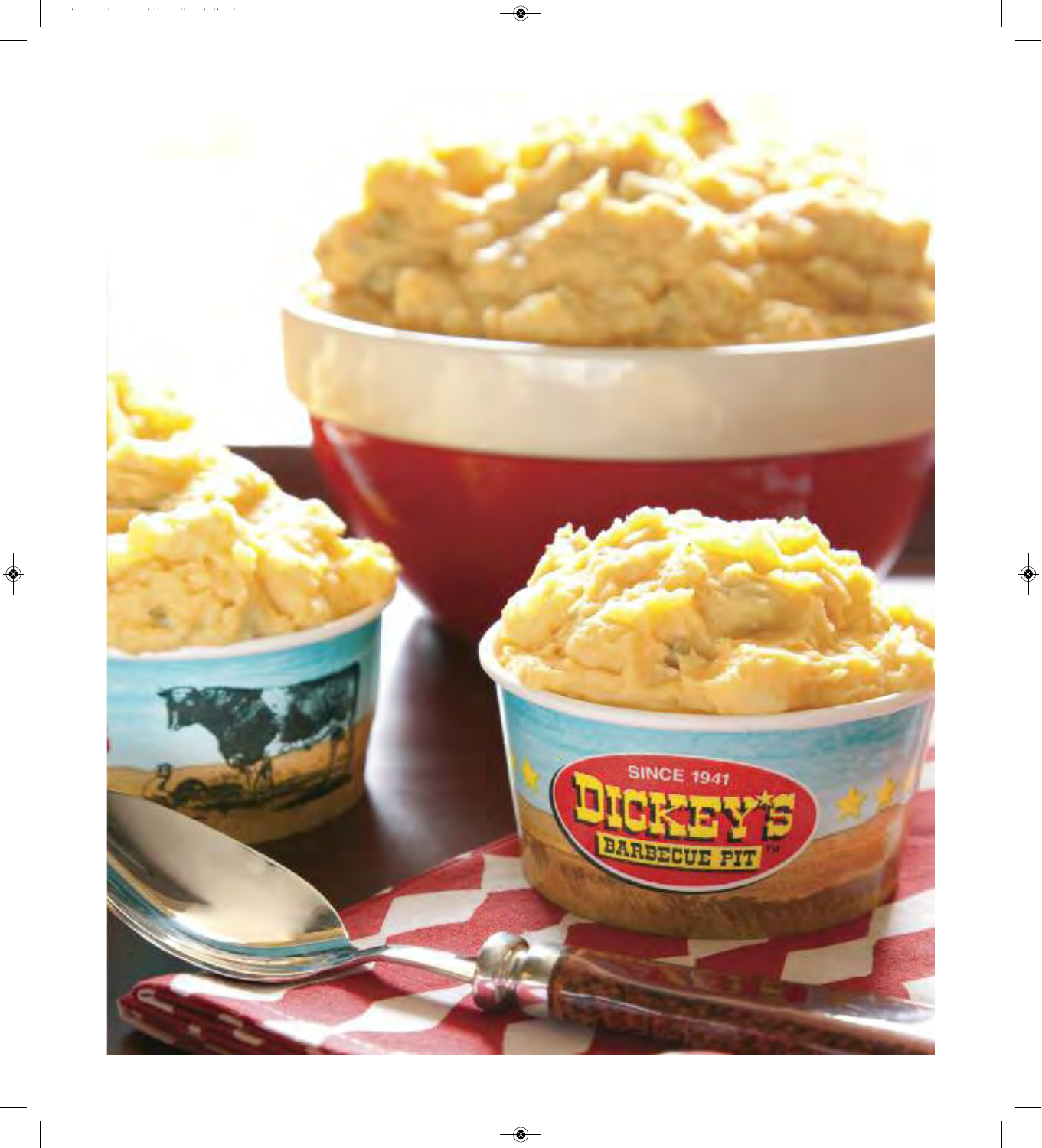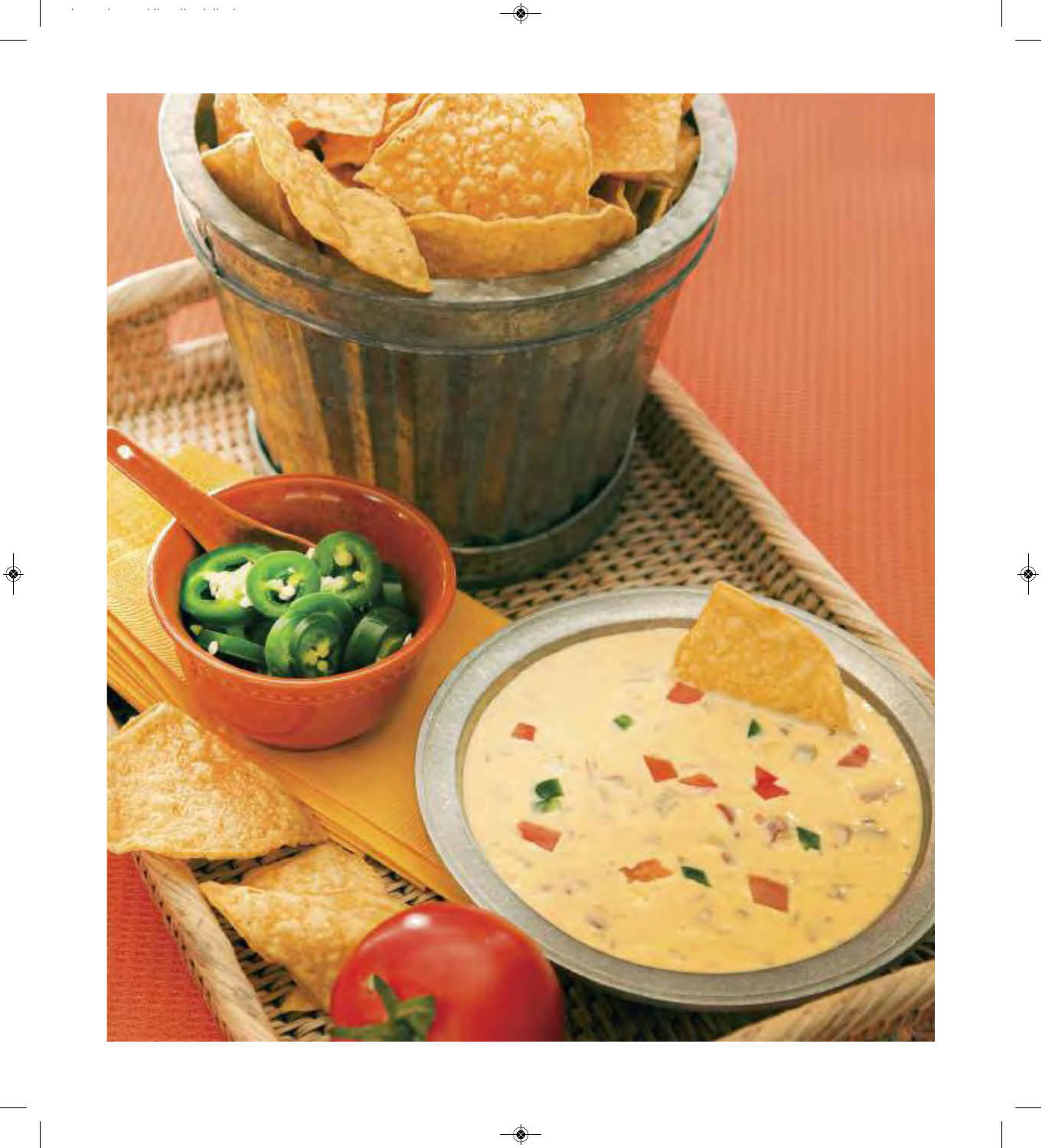## Chili Con Queso

Yields about 3 cups

**1 large block Velveeta cheese 4 ounces half-and-half 1 (8-ounce) can Rotel peppers, with juice 1 teaspoon chili powder 1 diced tomato, for garnish Jalapeños, sliced, for garnish**

Melt the block of Velveeta cheese and the half-and-half in a saucepot or double boiler over medium heat, stirring occasionally and being careful not to burn the cheese or cream. Add the Rotel peppers and juice, and continue to heat. Stir in the chili powder and chopped tomatoes. Stir over the heat until all of the ingredients are thoroughly combined and heated through.

Garnish with jalapeños to taste and serve hot with tortilla chips.

*You can buy chili con queso already made and all you have to do is melt it. On the other hand, it's extremely simple to make it from scratch.*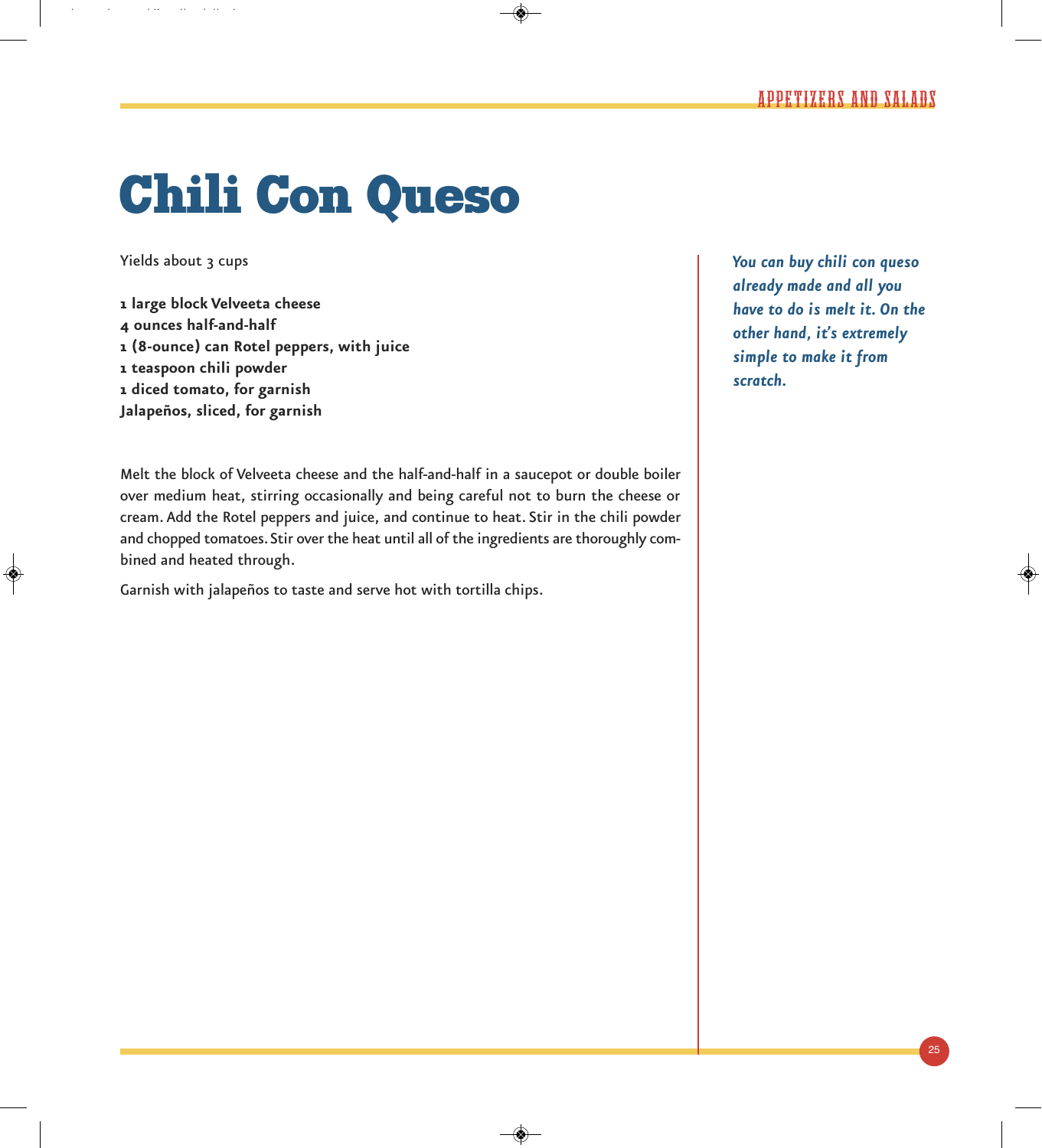# Mexican Party Dip

*This dip is served warm or hot and it's excellent for a cocktail party. Don't bring it out until the last minute before serving. Be sure to have lots of tostados handy. Once the folks start eating this, they won't stop. It's that good!*

Serves 4 to 6

**2 cans refried beans 12 to 14 jalapeño peppers, sliced 1 pint chili con queso (see recipe, p. 25), or use store-bought 4 ripe avocados, sliced 3 tomatoes, chopped** 

Preheat the oven to 350 degrees F.

Layer a 9 x 13-inch baking dish with 1 inch of refried beans. Cover the refried beans completely with jalapeño pepper slices. Spoon the chili con queso over the beans to cover. Decorate the top with a few more sliced jalapeños.

Bake uncovered for 30 to 40 minutes. Remove from the oven and layer the avocados and tomatoes on top of the chili con queso, and serve immediately.

Note: If you're concerned about this dish being too spicy, you can always serve the jalapeño peppers on the side.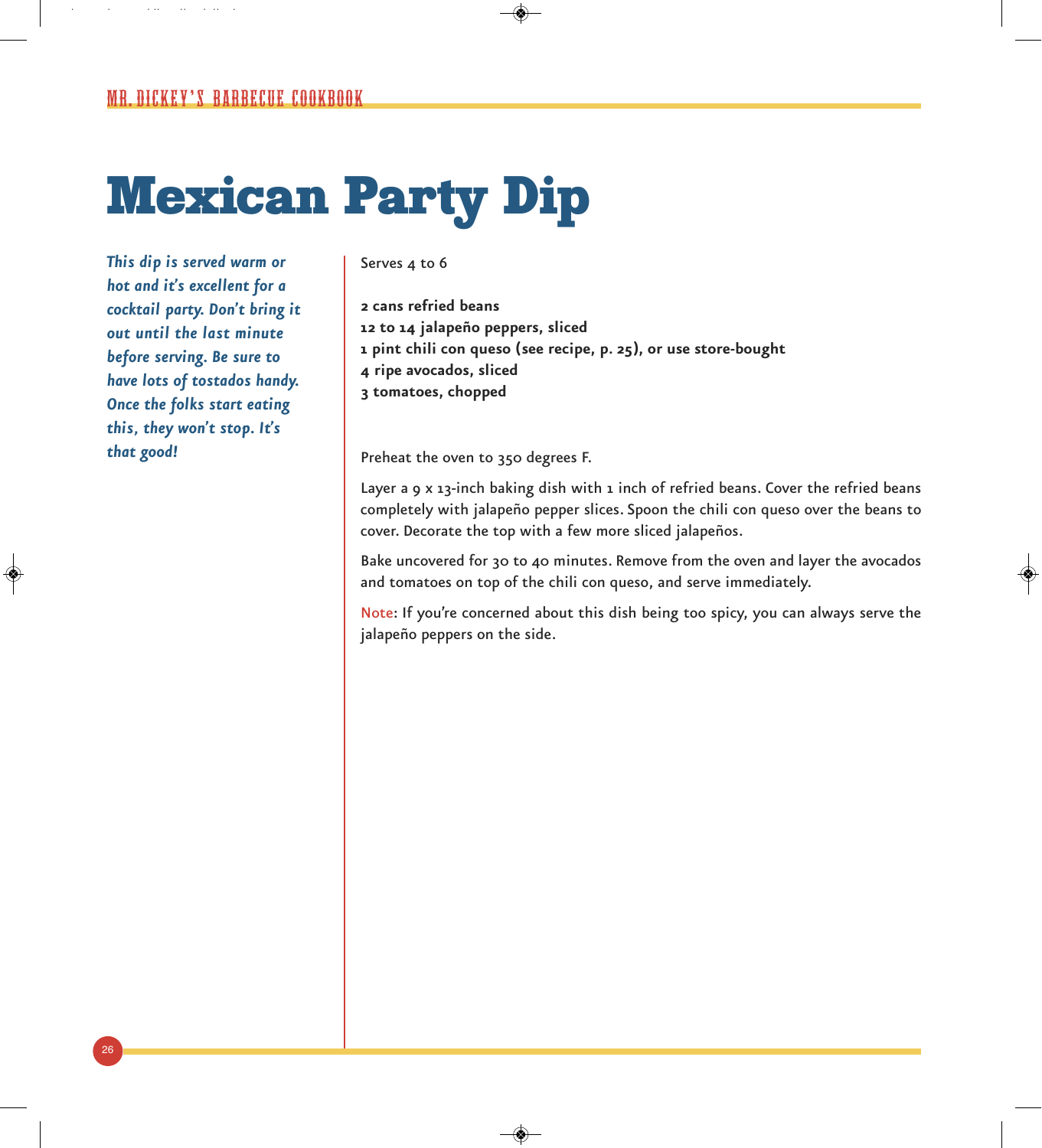## Midori Melon and Ham Salad

Serves 4 to 6 Cook Time: 5 to 7 minutes

**1 honeydew melon, husk removed, halved and seeded 4 ounces Midori liquor 3 tablespoons fresh mint, chopped 10 to 15 slices Prosciutto ham, sliced paper thin**

Using a 1-inch melon baller, scoop out about 40 melon balls and place them inside a large plastic zip-top bag. Add the Midori and 1 tablespoon mint to the bag and seal. Chill for 3 hours.

Preheat the oven to 405 degrees F.

Place a roasting rack inside a sheet tray, and lay the Prosciutto slices on the roasting rack. Bake the Prosciutto for  $5$  to  $7$  minutes, or until crispy. Remove from the oven, let cool at room temperature, then chop the Prosciutto into small pieces.

Remove the melon balls from the refrigerator and push a skewer into the end of each ball to make a "lollipop." Roll the melon skewers in the chopped Prosciutto to cover. Arrange the skewers on a platter, and sprinkle with the remaining chopped mint. Serve chilled.

*This recipe is a lot more sophisticated than the name sounds. It is great to serve on a hot evening as an appetizer or first course.*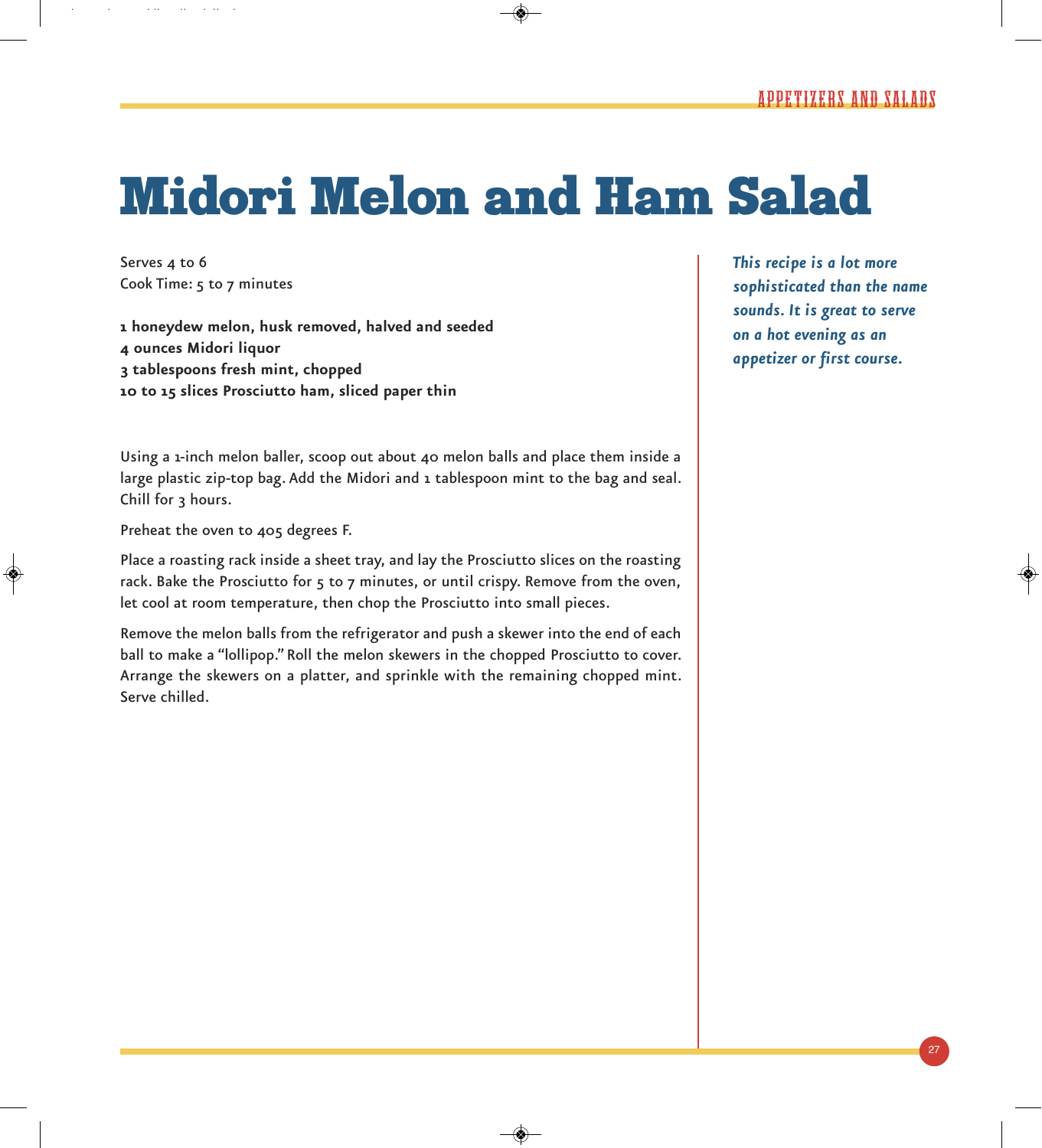## Idiot Sticks

*This goofy name came from a friend of mine that invented this recipe. Knowing him like I do, the name fits. A combination of salt and bacon in your mouth is delicious with drinks. Even people who are not idiots love this goofy appetizer.* 

Serves 4 to 6

**1 (16-ounce) package large salt pretzel sticks, the thickness of a large pencil 12 strips bacon, thinly sliced** 

Preheat the oven to 350 degrees F.

Wrap each pretzel with a strip of raw bacon. Place the pretzels on a cookie sheet and bake for 30 to 40 minutes, or until the bacon is completely cooked and crisp. The time may vary due to the thickness of the bacon and the thickness of the pretzels, so check them often.



*A TIP I like to share involves the pantry and refrigerator and what any cook should have on hand at all times. I call it my emergency list because if friends drop in unexpectedly you can throw together an appetizer or even dinner.*

**For the pantry:**

- *•A carton each of beef stock and chicken stock (Pacific or Progresso brands) •Canned albacore tuna •Sliced black olives •Pitted pimento-stuffed green olives •Tomatoes, celery, onions and peeled garlic •Olive oil (unfiltered) •Pasta*
- *•Canned condensed milk •Canned tomatoes •Bread crumbs*
- *•White rice (I prefer Rice-Tec brand, which happens to be grown in Texas)*

**For the refrigerator:**

- *•Real mayonnaise*
- *•Peeled raw garlic*
- *•Bacon*
- *•Parmesan Cheese*